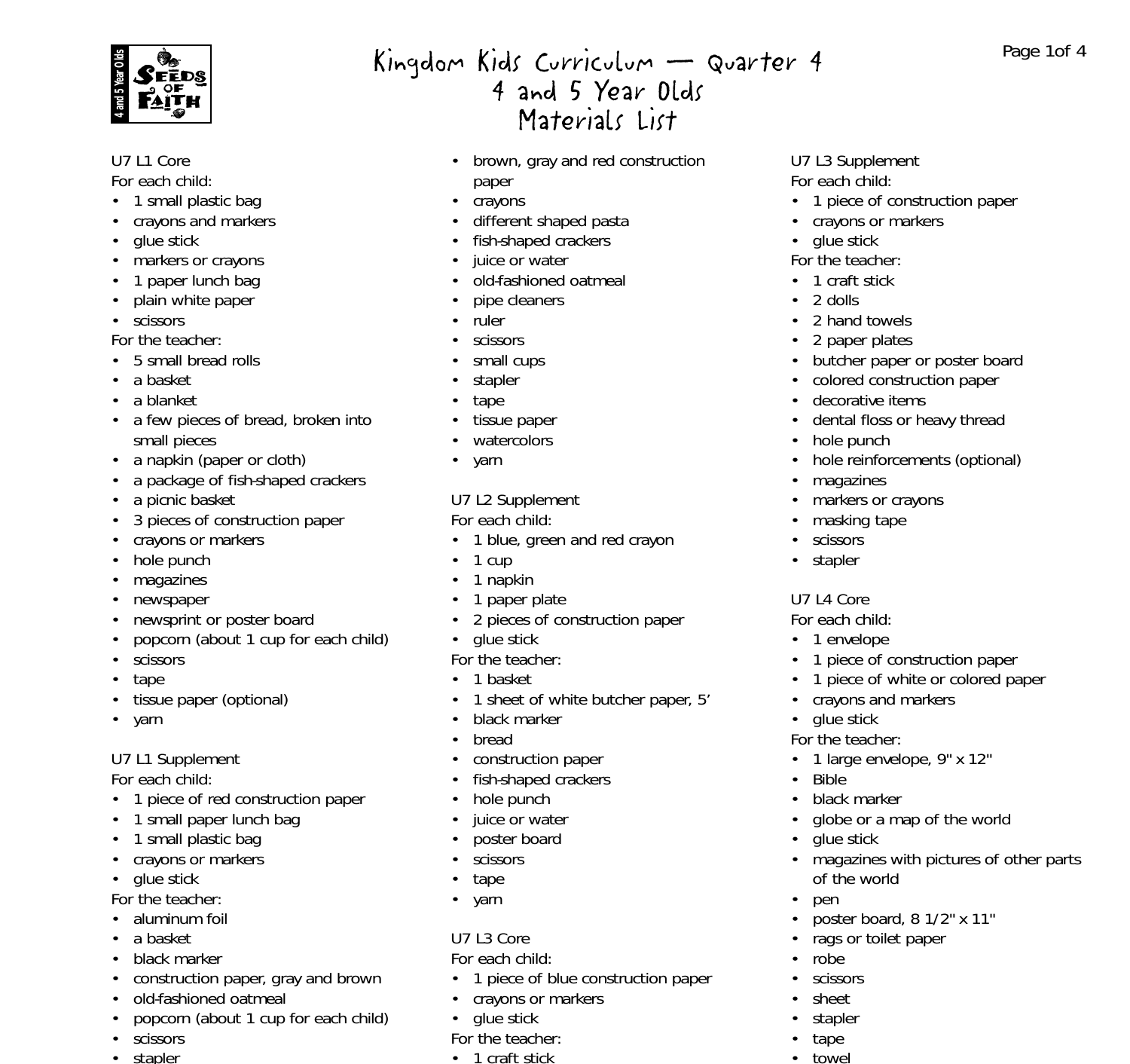Page 2of 4

- hole punch
- index cards
- magazines with pictures of other parts of the world
- pen
- poster board, 8 1/2" x 11"
- scissors
- white paper
- yarn

# U7 L5 Core

### *For each child:*

- 1/2 sheet of newspaper
- 2 white paper plates
- crayons
- glue stick
- jumbo craft stick
- *For the teacher:*
- 1 small box
- 1 towel
- 5 bed sheets
- 5 index cards
- 5 paper lunch bags
- a blanket
- a fan
- a piece of fruit
- a small teddy bear or other stuffed animal
- a tissue
- bathrobe
- Bible
- blindfold
- brown yarn
- feeling items (cotton balls, marbles, nuts, popcorn, ball of yarn, etc.)
- fine-point permanent marker
- listening items (paper to tear, keys, a bell, a rattle, a musical instrument)
- poster board
- ruler
- scissors
- stapler
- tape
- utility knife

# U7 L5 Supplement

*For each child:*

- 1 brown paper grocery bag
- crayons or markers
- glue stick *Fh h*
- poster board
- ruler
- scissors

# U7 L6 Core

*For each child:*

- 1 envelope
- 1 piece of cardstock
- 1 sheet of bright-colored construction paper
- crayons and markers
- glue stick

### *For the teacher:*

- Bible
- construction paper
- crayons and markers
- glue stick
- laminate or clear contact paper (optional)
- scissors
- white envelopes

#### U7 L6 Supplement *For each child:*

- 1 envelope
- 1 piece of construction paper
- 1 piece of poster board, 81/2" x 11"
- crayons and markers
- glue stick

# *For the teacher:*

- a mat or rolled up towel
- 1 pair of sunglasses
- 1 piece of bread
- construction paper
- fresh flowers
- glue stick
- magazines
- marker
- scissors
- sequins
- tissue paper

# U8 L1 Core

- *For each child:*
- 1 Styrofoam cup
- 2 craft sticks
- blue construction paper
- crayons
- scissors (child safety)
- yarn
- *Fh h*
- glue stick
- scissors

### *For the teacher:*

- 1 blindfold
- 1 large piece of poster board
- 1 plastic bag
- 1 prize for each child such as stickers (optional)

• 2 cupcake liners, tin foil or waxed

• 2 pieces of poster board, 8 1/2" x 11"

• 1 piece of bright-colored construction

• a bag of macaroni, uncooked

• scraps of construction paper

• 1 piece of light blue construction

• 2 of each piece of clothing for rain -

• 2 of each piece of clothing for snow -

. . . . . . . .

• blue and brown felt

- colored construction paper
- glue stick
- magazines

U8 L2 Core *For each child:* • 1 brass fastener

paper

paper *For the teacher:*

• felt board • pen • red marker • scissors

• Bible

• tape • white glue

U8 L2 Supplement *For each child:*

• cotton balls (optional) • crayons and markers

slicker, boots, hat

coat, mittens, hat

paper

• glue stick *For the teacher:*

• 2 rubber bands • crayons or markers • empty paper towel roll

• pen • scissors • tape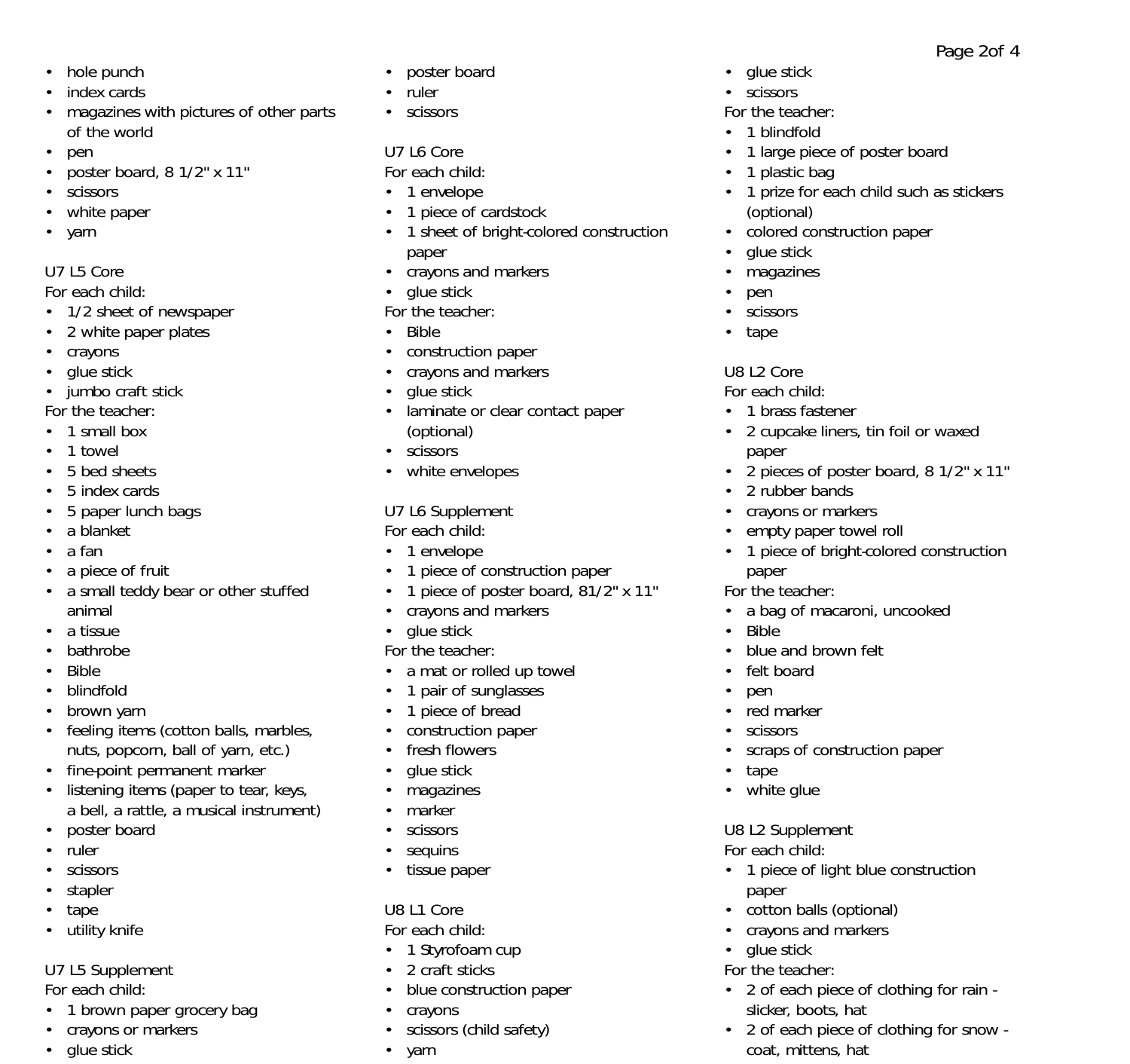- 3 foil stars
- glue stick
- *For the teacher:*
- 2 chairs
- 2 long wrapping paper rolls to be used as oars
- a blue sheet
- crayons and markers
- glue
- hole punch
- masking tape
- poster board
- red, orange, yellow, green, blue and purple construction paper
- tape
- yarn, ribbon, buttons, and other decorative items

### U8 L3 Supplement

- *For each child:*
- 1 craft stick
- 1 piece of construction paper
- 3 cotton balls
- crayons
- glue stick

*For the teacher:*

- 24 index cards, 3" x 5" (for every 4 children)
- blue tissue paper
- clear contact paper or laminate
- glue
- 3 large pieces of poster board or newsprint
- markers
- masking tape
- scissors
- utility knife

# U8 L4 Core

### *For each child:*

- 2 toilet paper rolls
- glue stick
- *For the teacher:*
- 1 piece of paper
- 1 piece of poster board
- 24 index cards, 3" x 5" (for every 4 children)
- Bible
- clear contact paper or laminate

d k

• construction paper

- markers
- paper clips
- pen
- pencil
- scissors
- single hole punch
- yarn
- ziti

# U9 L1 Core

# *For each child:*

- 1 wiggle eye
- crayons or markers
- glue stick
- *For the teacher:*
- 1 large blue sheet to drape over a chair
- 1 large sheet of blue poster board or a blue bed sheet
- 1 piece of green construction paper
- 1 piece of poster board
- 15 metal paper clips
- 2 chairs
- 2 small round magnets, preferably with a hole in the middle
- 2 unsharpened pencils
- a robe
- construction paper
- crayons and markers
- glue stick
- hole punch
- **scissors**
- stapler
- string or yarn
- tape
- white glue
- yarn

# U9 L1 Supplement

# *For each child:*

- 1 plastic sandwich bag
- 1 wiggle eye
- glue stick
- markers or crayons
- scissors
- *For the teacher:*
- 1 large sheet of blue poster board or a blue bed sheet

2 li dia black i hans black i hans black i hans black i hans black i hans black i hans black i hans black i ha<br>2011 - John Stone Barbon black i hans black i hans black i hans black i hans black i hans black i hans black i

- 1 piece of green construction paper
- 15 metal paper clips
- stars, shapes, bows and other decorative items
- *For the teacher:*
- 1 piece of poster board, 8 1/2" x 11"

Page 3of 4

- 2 paper towel tubes
- adult shoe box
- Bible
- brown paper bags or brown construction paper
- butcher paper, 4'
- clear contact paper or laminate, optional
- glue
- marker
- newsprint

• utility knife • yarn

U9 L2 Supplement *For each child:*

*For the teacher:*

4 or 5 yr. old)

board

• glitter • marker

**scissors** • sharp knife • stickers • tissue paper

U9 L3 Core *For each child:*

l ik

• crayons and markers • 2 brass fasteners • glue stick

• 1 piece of bright-colored cardstock or poster board, 8 1/2" x 11"

• 1 piece of poster board, 81/2" x 11" • 3 large cardboard boxes or dark colored containers (big enough to hide a

• 3 pieces of black cardstock or poster

• brown paper bags or brown construction paper • butcher paper, 4' • construction paper

• masking tape or glue

• crayons, colored pencils or markers

- pencil
- scissors • tape